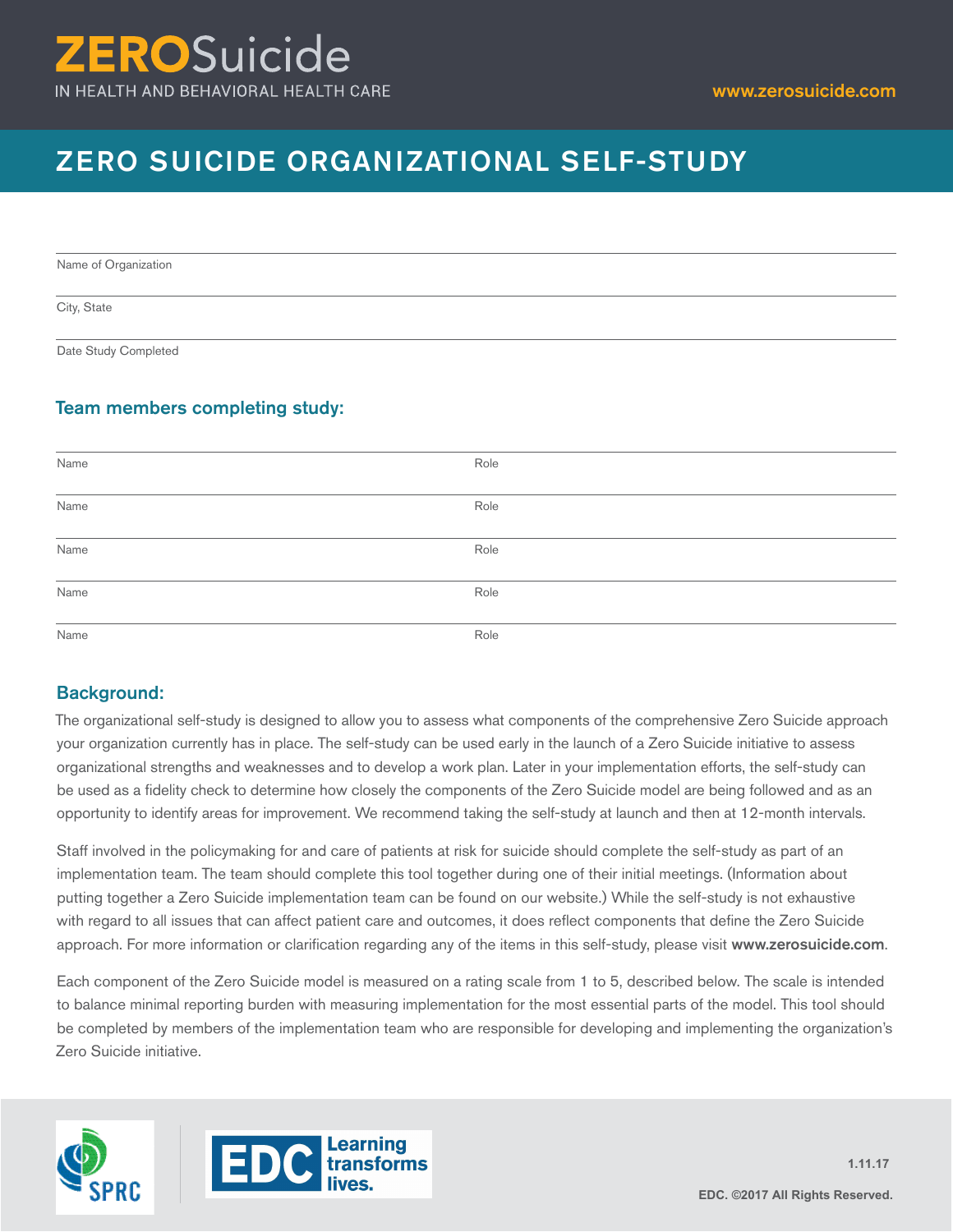# General guide to rating:

Anchors, or specific expectations, are included for most components following this guide.

| Rating | <b>Description</b>                                                                                                                                                                                                         |
|--------|----------------------------------------------------------------------------------------------------------------------------------------------------------------------------------------------------------------------------|
|        | Routine care or care as usual for this item. The organization has not yet focused specifically on developing<br>or embedding a suicide care approach for this activity.                                                    |
|        | Initial actions toward improvement taken for this item. The organization has taken some preliminary or early<br>steps to focus on improving suicide care.                                                                  |
|        | Several steps towards improvement made for this item. The organization has made several steps towards<br>advancing an improved suicide approach.                                                                           |
|        | Near comprehensive practices in place for this item. The organization has significantly advanced its suicide<br>care approach.                                                                                             |
|        | Comprehensive practices in place for this item. The organization has embedded suicide care in its<br>approach and now relies on monitoring and maintenance to ensure sustainability and continuous quality<br>improvement. |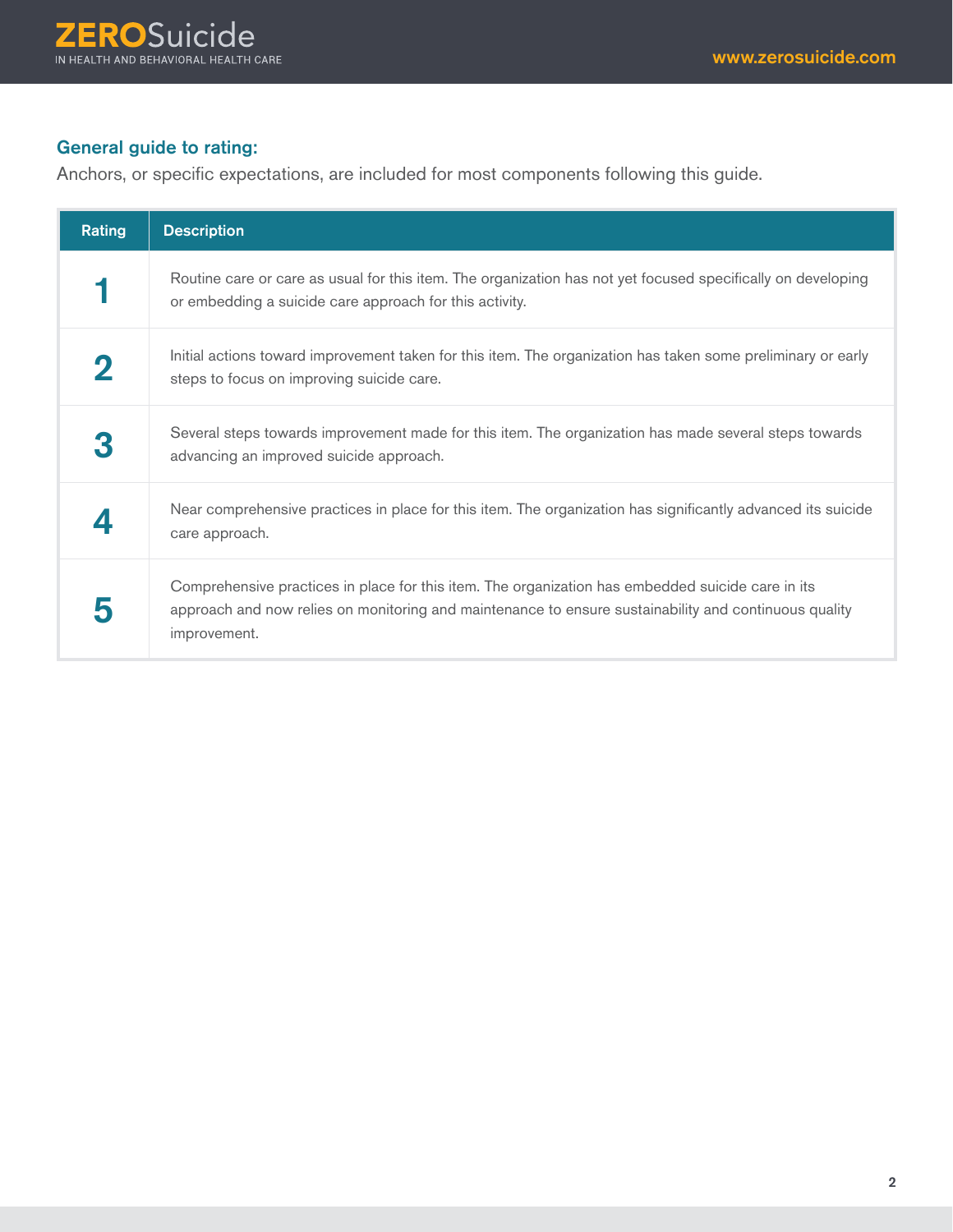# 1. Create a leadership-driven, safety-oriented culture:

What type of commitment has leadership made to reduce suicide and provide safer suicide care?

This item refers to the development of formal policies, processes, or guidelines in one or more of the following areas:

| • Workforce training |                    | • Lethal means reduction                                                     |                                                                                                                                                                                                                                                                                       |
|----------------------|--------------------|------------------------------------------------------------------------------|---------------------------------------------------------------------------------------------------------------------------------------------------------------------------------------------------------------------------------------------------------------------------------------|
| • Suicide screening  |                    |                                                                              | • Evidence-based treatment                                                                                                                                                                                                                                                            |
|                      |                    | • Suicide risk assessment and risk formulation                               | • Contact with patients with known suicide risk who don't                                                                                                                                                                                                                             |
|                      |                    | · Suicide care management plan                                               | show for appointments                                                                                                                                                                                                                                                                 |
| • Safety planning    |                    |                                                                              | • Follow-up with patients with known suicide risk during<br>care transitions or following discharge                                                                                                                                                                                   |
|                      |                    | >> Please select the number where your organization falls on a scale of 1-5. |                                                                                                                                                                                                                                                                                       |
|                      |                    |                                                                              | The organization has no processes specific to suicide prevention and care, other than what to do<br>when someone mentions suicide during intake or a session.                                                                                                                         |
|                      | 2                  |                                                                              | The organization has $1-2$ formal processes specific to suicide care.                                                                                                                                                                                                                 |
|                      |                    | least 3 different components of Zero Suicide.                                | The organization has written processes specific to suicide care. They have been developed for at                                                                                                                                                                                      |
|                      | $\mathbf{\Lambda}$ |                                                                              | The organization has processes and protocols specific to suicide care. They address at least 5<br>components of Zero Suicide. Staff receive training on processes as part of their orientations or when<br>new ones developed. Processes are reviewed and modified at least annually. |
|                      |                    | as needed.                                                                   | Processes address all components of Zero Suicide listed above. Staff receives annual training on<br>processes and when new ones are introduced. Processes are reviewed and modified annually and                                                                                      |

If you wish to describe or elaborate on this item, please do so in the space provided below. (Character limit: 1,208)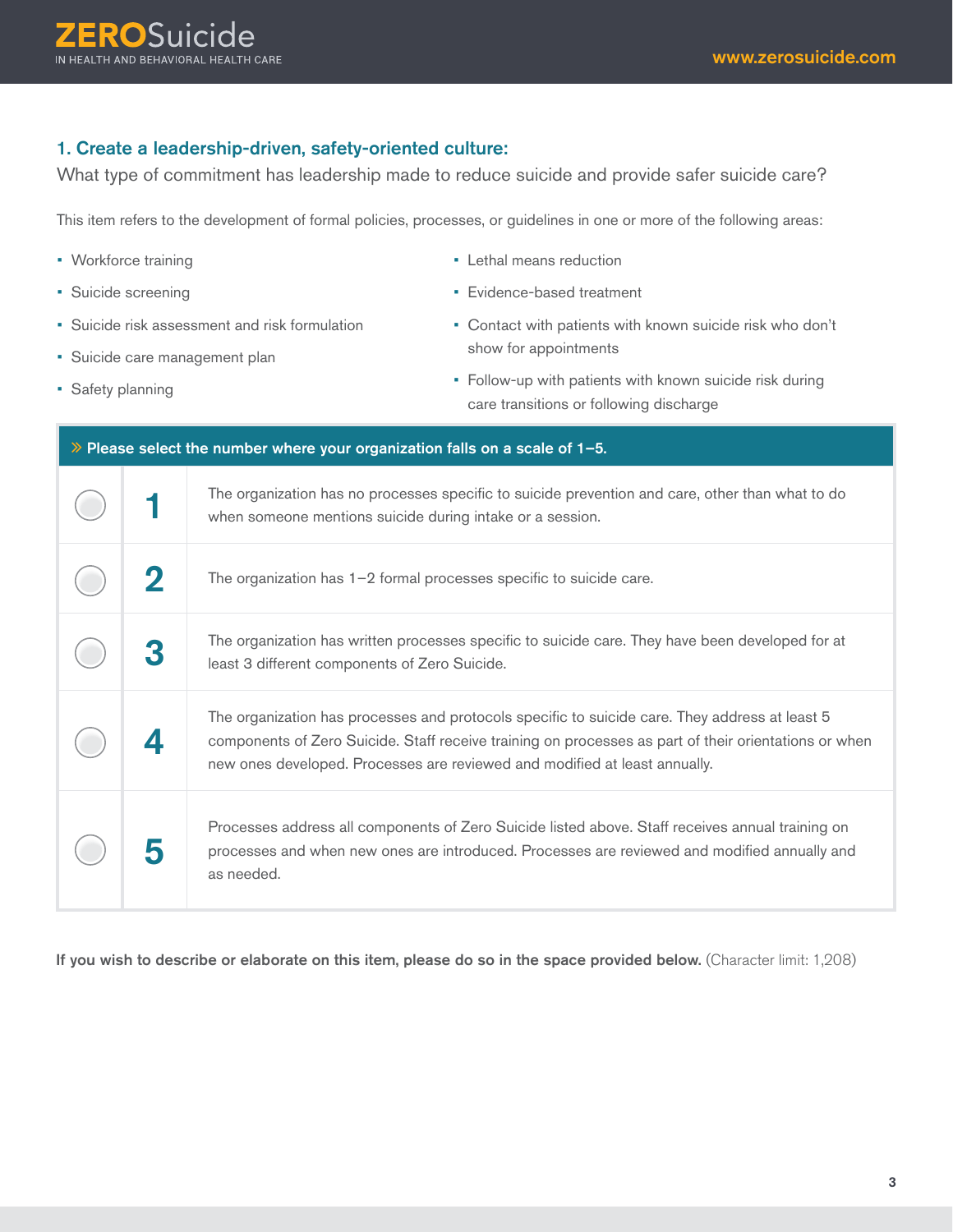As the Zero Suicide approach relies on the formalization of several policies intended to establish guidelines and promote the adoption of safer suicide care, please consider whether you have established, written policies as well as staff training in the following areas:

|                                       | Do you have a written<br>agency protocol<br>specific to this<br>component of suicide<br>care? (yes/no) | Is this component<br>embedded in<br>your electronic<br>health record or<br>easily identifiable<br>in your written<br>documentation?<br>(yes/no) | Do you provide staff<br>training specific to<br>this component of<br>suicide care?<br>(yes/no) | <b>Additional Comments</b><br>(Character limit: 126) |
|---------------------------------------|--------------------------------------------------------------------------------------------------------|-------------------------------------------------------------------------------------------------------------------------------------------------|------------------------------------------------------------------------------------------------|------------------------------------------------------|
| 2. Screening                          |                                                                                                        |                                                                                                                                                 |                                                                                                |                                                      |
| 3. Assessment                         |                                                                                                        |                                                                                                                                                 |                                                                                                |                                                      |
| 4. Lethal<br>means<br>restriction     |                                                                                                        |                                                                                                                                                 |                                                                                                |                                                      |
| 5. Safety planning                    |                                                                                                        |                                                                                                                                                 |                                                                                                |                                                      |
| 6. Suicide care<br>management<br>plan |                                                                                                        |                                                                                                                                                 |                                                                                                |                                                      |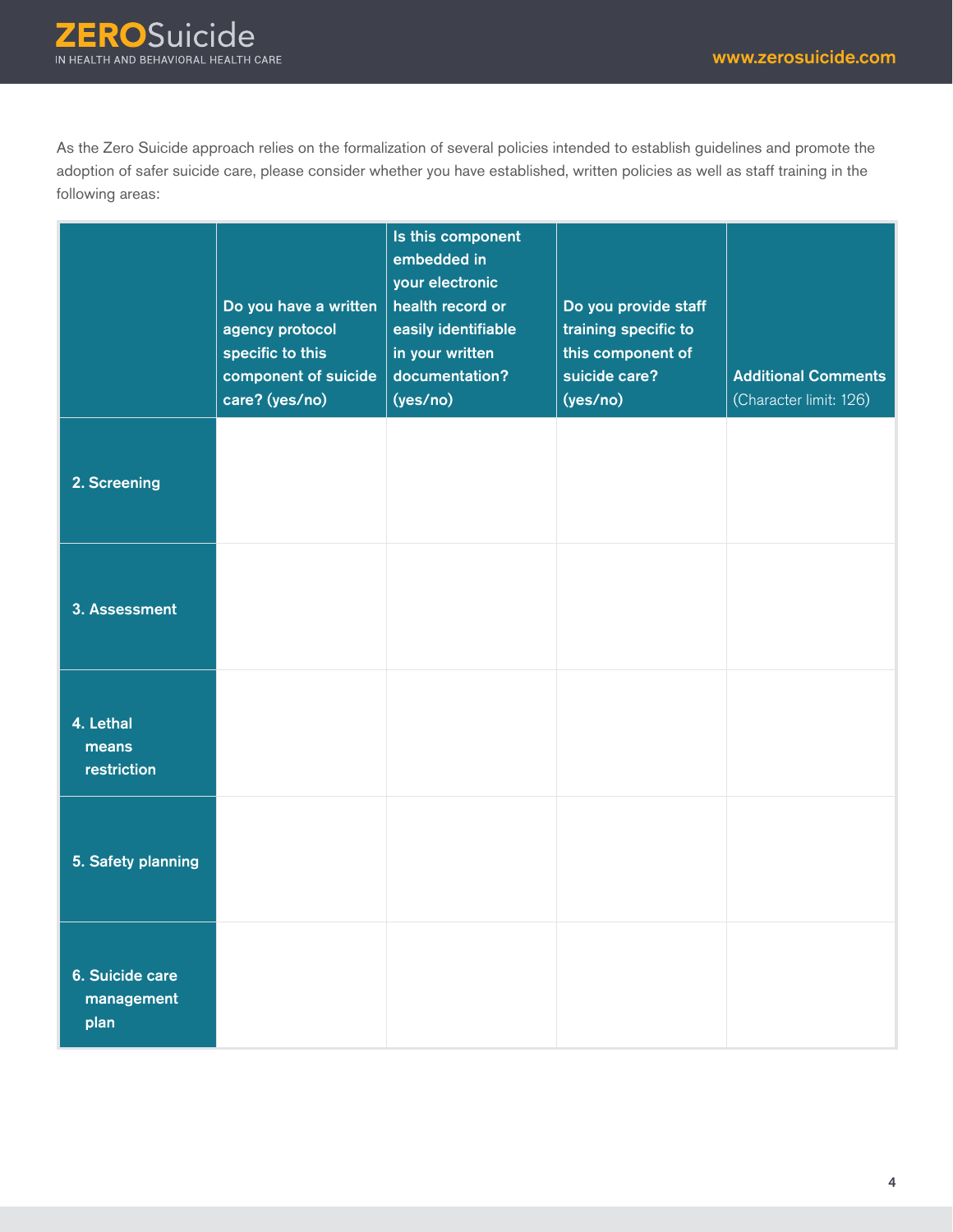# **7**. Create a leadership-driven, safety-oriented culture:

What type of formal commitment has leadership made through staffing to reduce suicide and provide safer suicide care?

| $\gg$ Please select the number where your organization falls on a scale of 1-5. |                                                                                                                                                                                                                                                 |  |
|---------------------------------------------------------------------------------|-------------------------------------------------------------------------------------------------------------------------------------------------------------------------------------------------------------------------------------------------|--|
|                                                                                 | The organization does not have dedicated staff to build and manage suicide care processes.                                                                                                                                                      |  |
|                                                                                 | The organization has one leadership or supervisory individual who is responsible for developing<br>suicide-related processes and care expectations. Responsibilities are diffuse. Individual does not<br>have the authority to change policies. |  |
|                                                                                 | The organization has assembled an implementation team that meets on an as-needed basis to<br>discuss suicide care. The team has authority to identify and recommend changes to suicide care<br>practices.                                       |  |
|                                                                                 | The organization has a formal Zero Suicide implementation team that meets regularly. The team is<br>responsible for developing guidelines and sharing with staff.                                                                               |  |
|                                                                                 | The Zero Suicide implementation team meets regularly and is multidisciplinary. Staff members serve<br>on the team for terms of one to two years. The team modifies processes based on data review and<br>staff input.                           |  |

If you wish to describe or elaborate on this item, please do so in the space provided below. (Character limit : 1,320)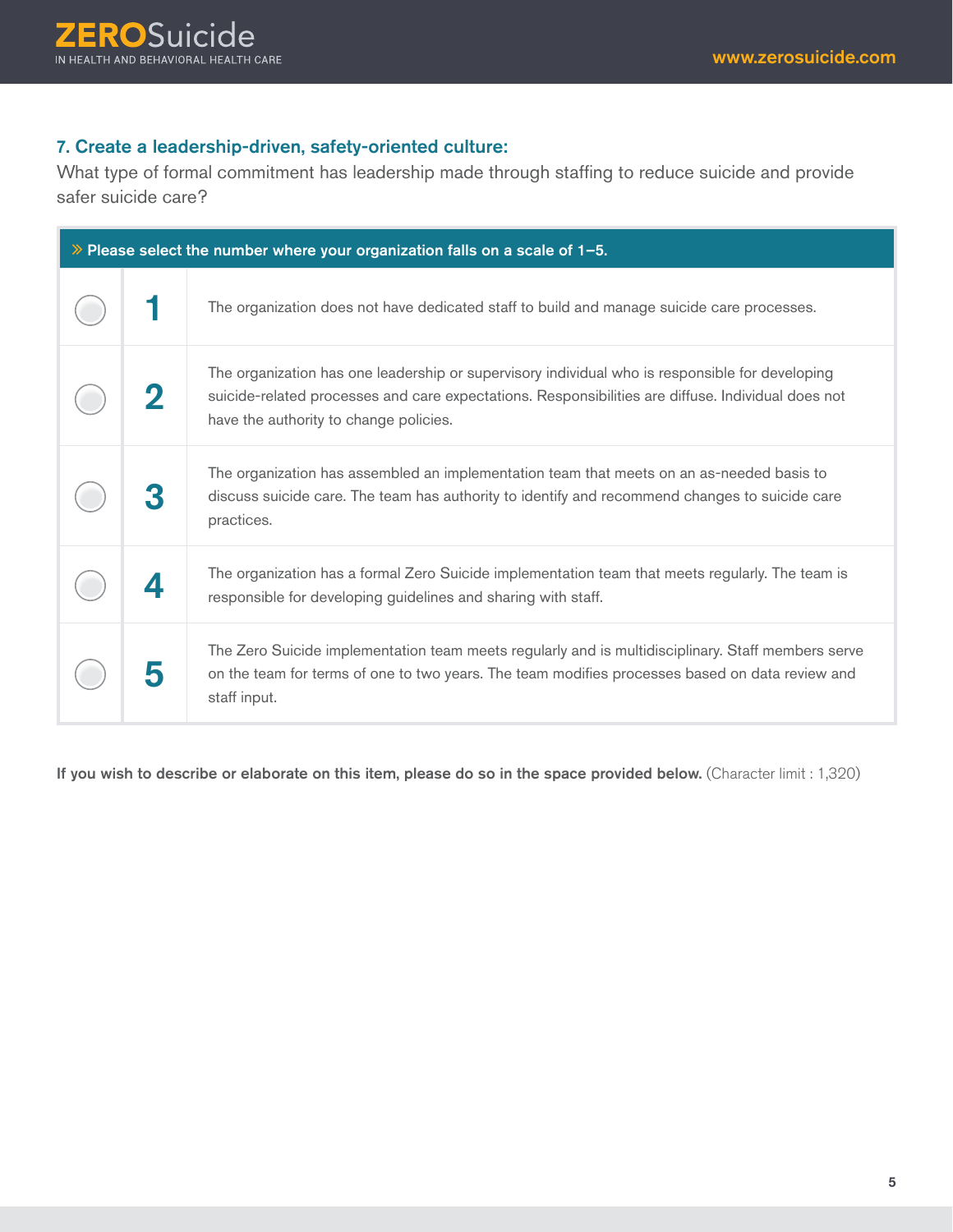# **8**. Create a leadership-driven, safety-oriented culture:

What is the role of suicide attempt and loss survivors in the organization's design, implementation, and improvement of suicide care policies and activities?

| $\gg$ Please select the number where your organization falls on a scale of 1-5. |                                                                                                                                                                                                                                                                                                                                                |  |
|---------------------------------------------------------------------------------|------------------------------------------------------------------------------------------------------------------------------------------------------------------------------------------------------------------------------------------------------------------------------------------------------------------------------------------------|--|
|                                                                                 | Suicide attempt or loss survivors are not explicitly involved in the development of suicide prevention<br>activities within the organization.                                                                                                                                                                                                  |  |
|                                                                                 | Suicide attempt or loss survivors have ad hoc or informal roles within the organization, such as<br>serving as volunteers or peer supports.                                                                                                                                                                                                    |  |
|                                                                                 | Suicide attempt or loss survivors are specifically and formally included in the organization's general<br>approach to suicide care, but involvement is limited to one specific activity, such as leading a support<br>group or staffing a crisis hotline. Survivors informally provide input into the organization's suicide care<br>policies. |  |
|                                                                                 | Suicide attempt and loss survivors participate as active members of decision-making teams, such as<br>the Zero Suicide implementation team.                                                                                                                                                                                                    |  |
|                                                                                 | Suicide attempt and loss survivors participate in a variety of suicide prevention activities within the<br>organization, such as sitting on decision-making teams or boards, participating in policy decisions,<br>assisting with employee hiring and training, and participating in evaluation and quality improvement.                       |  |

If you wish to describe or elaborate on this item, please do so in the space provided below. (Character limit: 1,320)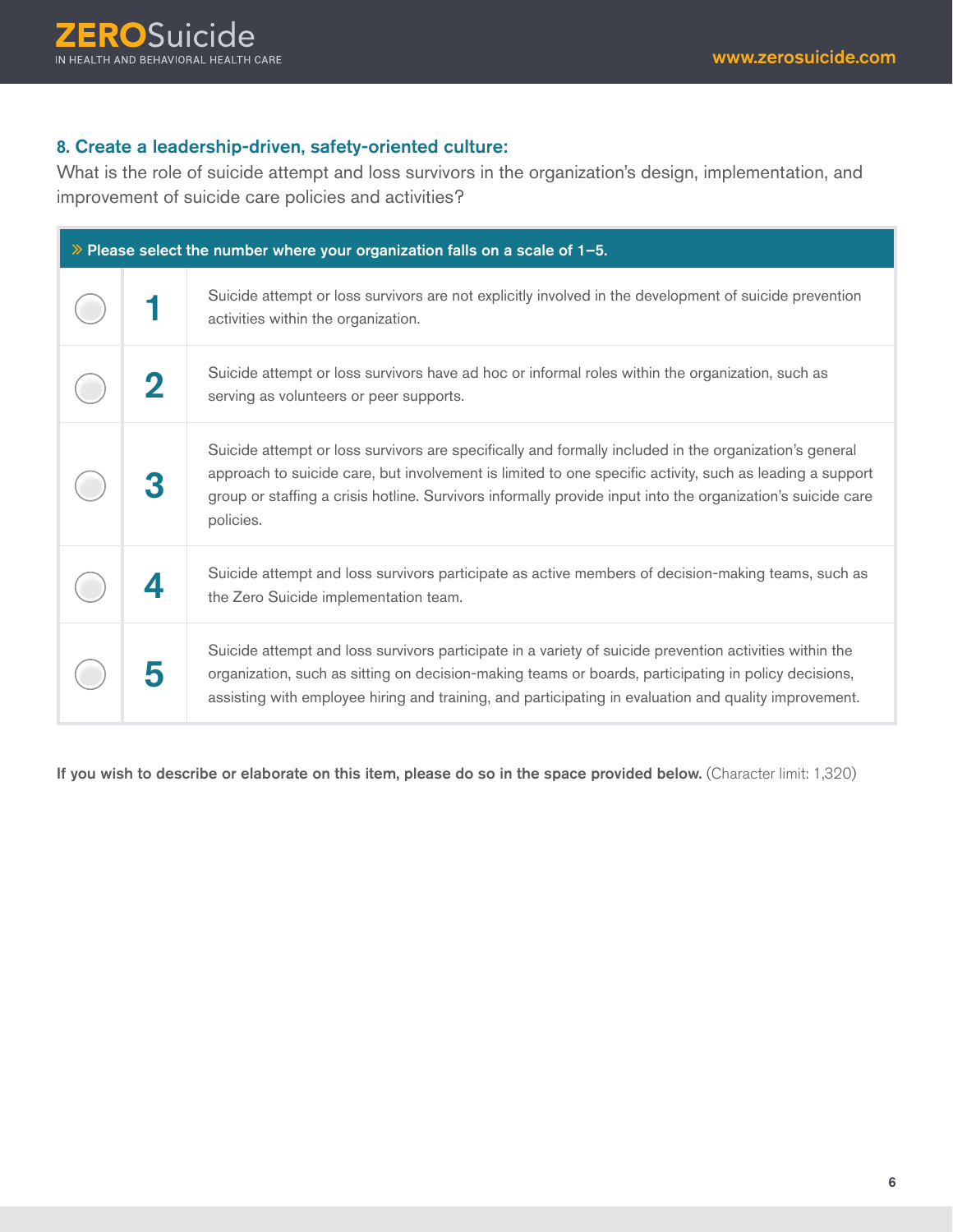# **9**. Develop a competent, confident, and caring workforce:

How does the organization formally assess staff on their perception of their confidence, skills, and perceived support to care for individuals at risk for suicide?

| $\gg$ Please select the number where your organization falls on a scale of 1-5. |                                                                                                                                                                                                                                                                                |  |
|---------------------------------------------------------------------------------|--------------------------------------------------------------------------------------------------------------------------------------------------------------------------------------------------------------------------------------------------------------------------------|--|
|                                                                                 | There is no formal assessment of staff on their perception of confidence and skills in providing<br>suicide care.                                                                                                                                                              |  |
|                                                                                 | Clinicians who provide direct patient care are routinely asked to provide suggestions for training.                                                                                                                                                                            |  |
|                                                                                 | Clinical staff complete a formal assessment of skills, needs, and supports regarding suicide care.<br>Training is tied to the results of this assessment.                                                                                                                      |  |
|                                                                                 | A formal assessment of the perception of confidence and skills in providing suicide care is<br>completed by all staff (clinical and non-clinical). Comprehensive organizational training plans are tied<br>to the results.                                                     |  |
|                                                                                 | A formal assessment of the perception of confidence and skills in providing suicide care is<br>completed by all staff and reassessed at least every three years. Organizational training and policies<br>are developed and enhanced in response to perceived staff weaknesses. |  |

If you wish to describe or elaborate on this item, please do so in the space provided below. (Character limit: 1,425)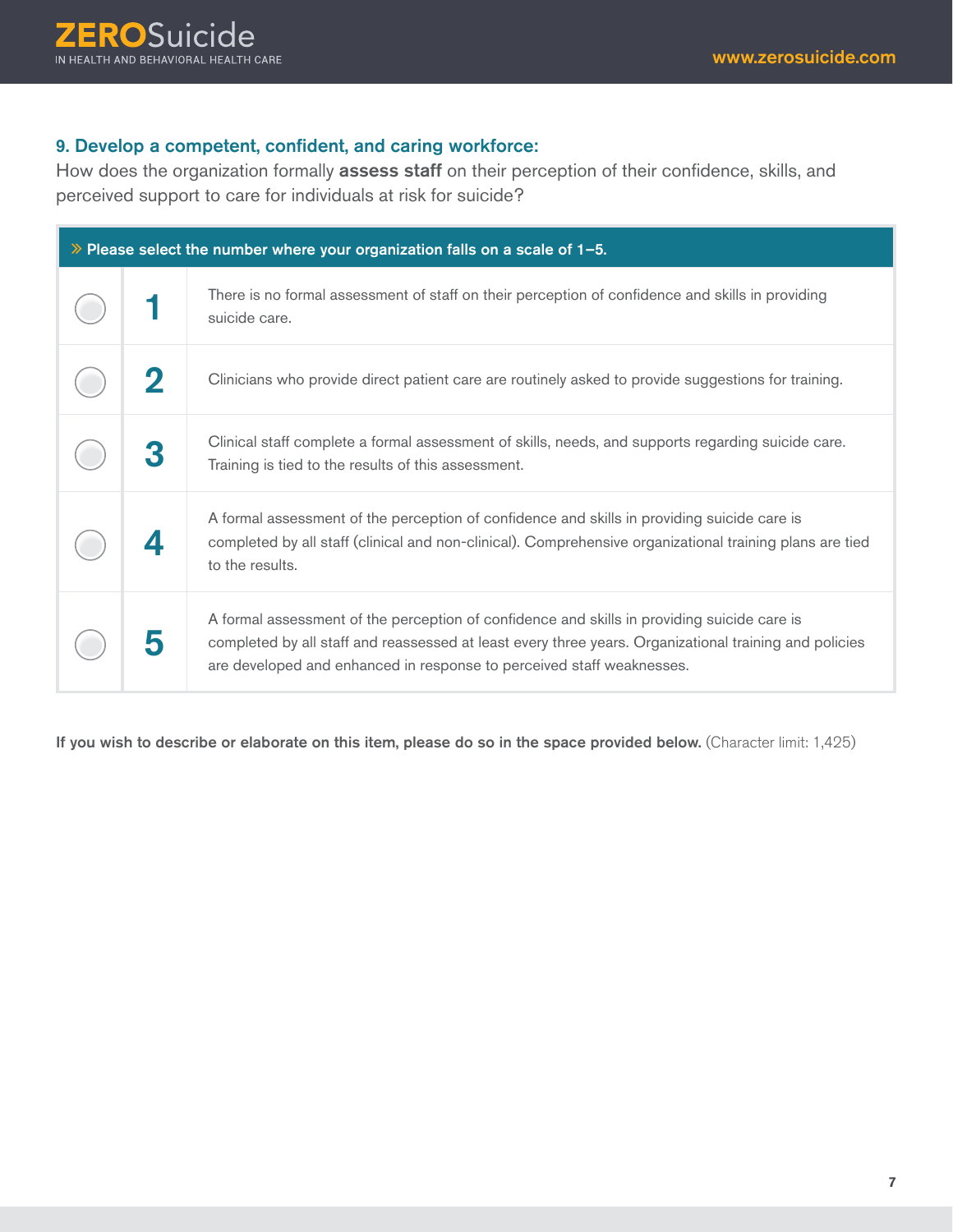#### 10. Develop a competent, confident, and caring workforce:

What **basic** training on identifying people at risk for suicide or providing suicide care has been provided to NON-CLINICAL staff?

| $\gg$ Please select the number where your organization falls on a scale of 1-5. |   |                                                                                                                                                                                         |
|---------------------------------------------------------------------------------|---|-----------------------------------------------------------------------------------------------------------------------------------------------------------------------------------------|
|                                                                                 |   | There is no organization-supported training on suicide care and no requirement for staff to complete<br>training on suicide risk identification.                                        |
|                                                                                 |   | Training is available on suicide risk identification and care through the organization but not required<br>of staff.                                                                    |
|                                                                                 | 3 | Training is required of select staff (e.g., crisis staff) and is available throughout the organization.                                                                                 |
|                                                                                 |   | Training on suicide risk identification and care is required of all organization staff. The training used is<br>considered a best practice and was not internally developed.            |
|                                                                                 |   | Training on suicide risk identification and care is required of all organization staff. The training used is<br>considered a best practice. Staff repeat training at regular intervals. |

Please indicate the training approach or curriculum the organization uses to train all staff on suicide risk identification and care:

| $\Box$ ASIST (Applied Suicide Intervention Skills Training) | $\Box$ QPR for Nurses                                  |
|-------------------------------------------------------------|--------------------------------------------------------|
| $\Box$ Kognito At-Risk in Primary Care                      | $\Box$ QPR for Physicians, Physician Assistants, Nurse |
| $\Box$ Kognito At-Risk in the ED                            | <b>Practitioners and Others</b>                        |
| □ QPR (Question, Persuade, and Refer)                       | $\Box$ safeTALK                                        |
| □ Connect Suicide Prevention/Intervention Training          | $\Box$ Other (please name):                            |

\_\_\_\_ Please indicate the minimum number of hours of training required annually for staff in suicide risk identification and care.

If you wish to describe or elaborate on any item, please do so in the space provided below. (Character limit: 1,054)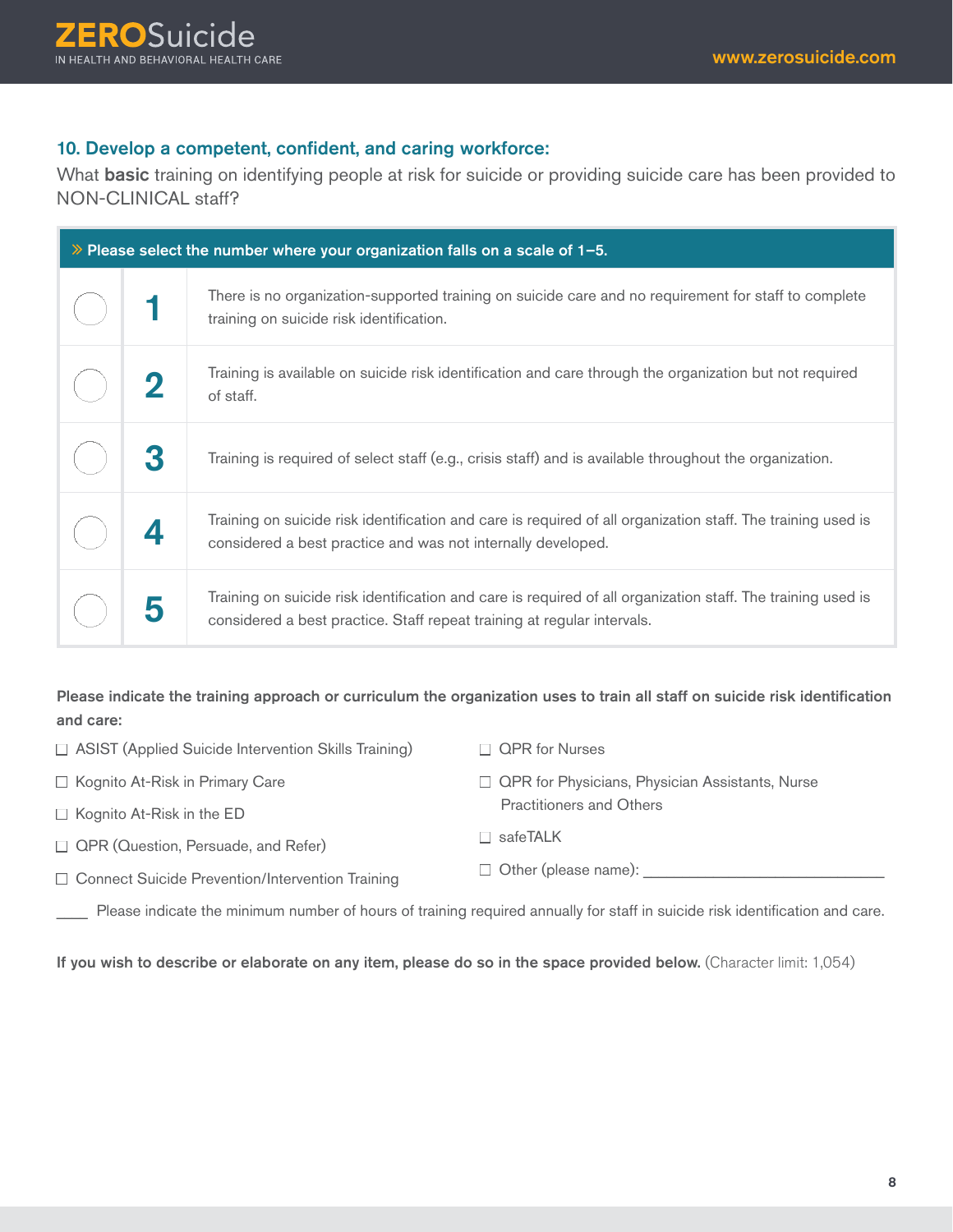#### **11**. Develop a competent, confident, and caring workforce:

What **advanced** training on identifying people at risk for suicide, suicide assessment, risk formulation, and ongoing management has been provided to CLINICAL staff?

| $\gg$ Please select the number where your organization falls on a scale of 1-5. |                                                                                                                                                                                                                                                              |  |
|---------------------------------------------------------------------------------|--------------------------------------------------------------------------------------------------------------------------------------------------------------------------------------------------------------------------------------------------------------|--|
|                                                                                 | There is no organization-supported training on identification of people at risk for suicide, suicide<br>assessment, risk formulation, and ongoing management, and no requirement for clinical staff to<br>complete training on suicide.                      |  |
| $\bf 2$                                                                         | Training is available on identification of people at risk for suicide, suicide assessment, risk<br>formulation, and ongoing management through the organization, but it is not required of clinical staff.                                                   |  |
| 3                                                                               | Training is required of select staff (e.g., psychiatrists) and is available throughout the organization.                                                                                                                                                     |  |
|                                                                                 | Training on identification of people at risk for suicide, suicide assessment, risk formulation, and<br>ongoing management is required of all clinical staff. The training used is considered a best practice<br>and was not internally developed.            |  |
|                                                                                 | Training on identification of people at risk for suicide, suicide assessment, risk formulation, and<br>ongoing management is required of all clinical staff. The training used is considered a best practice.<br>Staff repeat training at regular intervals. |  |

Please indicate the training approach or curriculum the organization uses to train clinical staff on advanced suicide prevention skills:

- □ AMSR (Assessing and Managing Suicide Risk)
- □ RRSR (Recognizing and Responding to Suicide Risk)

n Other (please name): \_\_\_\_\_\_\_\_\_\_\_\_\_\_\_\_\_\_\_\_\_\_\_\_\_\_\_\_\_\_\_\_

- □ CASE Approach (Chronological Assessment of Suicide Events)
- □ RRSR-Primary Care  $\Box$  suicide to Hope

- $\Box$  Commitment to Living
- **QPRT Suicide Risk Assessment and Management Training**

If you wish to describe or elaborate on any item, please do so in the space provided below. (Character limit: 820)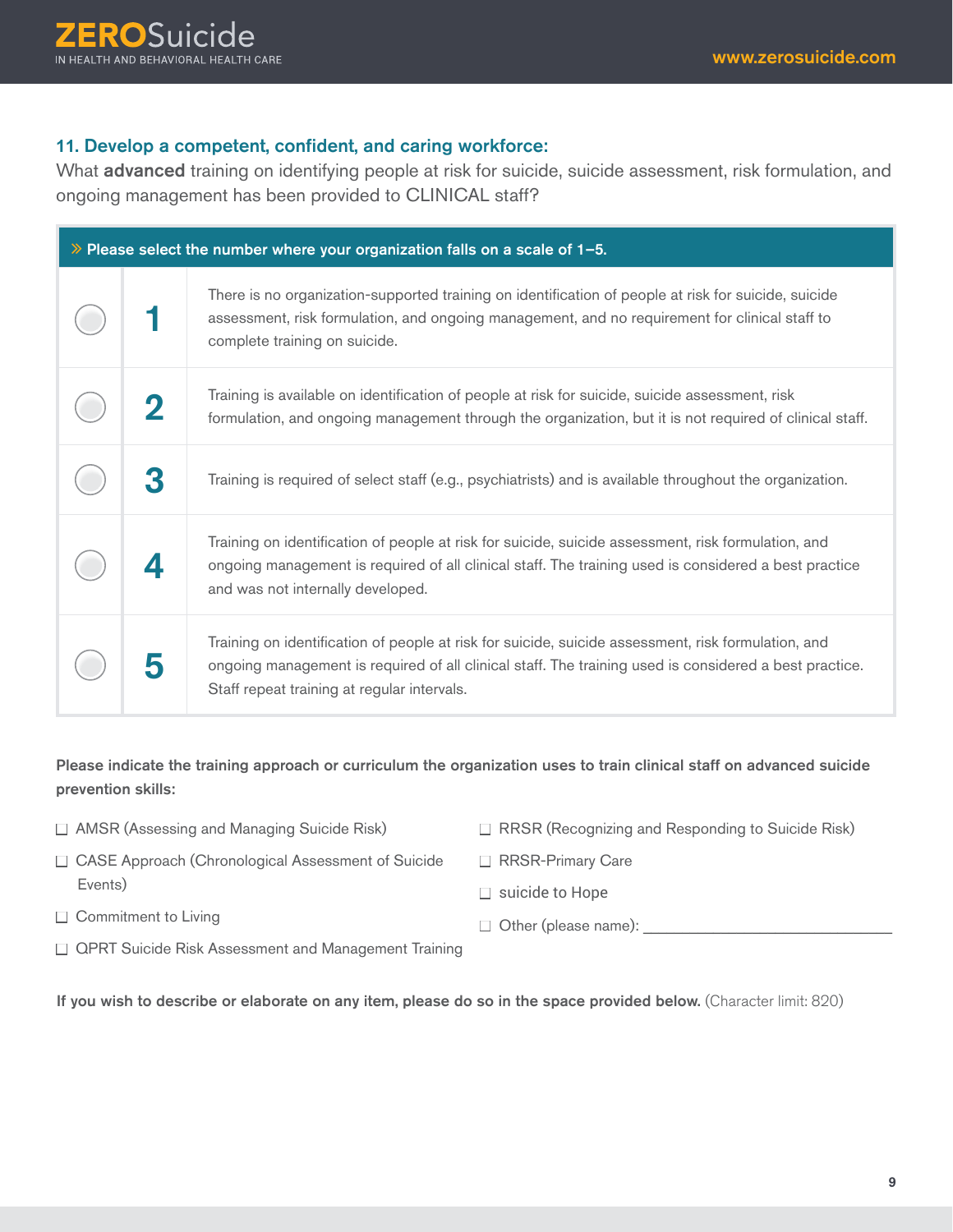#### **12.** Systematically identify and assess suicide risk:

What are the organization's policies for screening for suicide risk?

| $\gg$ Please select the number where your organization falls on a scale of 1-5. |                                                                                                                                                                                                                                                                                                                                                                                                                                     |  |
|---------------------------------------------------------------------------------|-------------------------------------------------------------------------------------------------------------------------------------------------------------------------------------------------------------------------------------------------------------------------------------------------------------------------------------------------------------------------------------------------------------------------------------|--|
|                                                                                 | There is no systematic screening for suicide risk.                                                                                                                                                                                                                                                                                                                                                                                  |  |
|                                                                                 | Individuals in designated higher-risk programs or categories (e.g., crisis calls) are screened.                                                                                                                                                                                                                                                                                                                                     |  |
|                                                                                 | Suicide risk is screened at intake for all individuals receiving behavioral health care.                                                                                                                                                                                                                                                                                                                                            |  |
|                                                                                 | Suicide risk is screened at intake for all individuals receiving either health or behavioral health care<br>and is reassessed at every visit for those at risk.                                                                                                                                                                                                                                                                     |  |
|                                                                                 | Suicide risk is screened at intake for all individuals receiving health or behavioral health care and is<br>reassessed at every visit for those at risk. Suicide risk is also screened when a patient has a change<br>in status: transition in care level, change in setting, change to new provider, or potential new risk<br>factors (e.g., change in life circumstances, such as divorce, unemployment, or a diagnosed illness). |  |

If you wish to describe or elaborate on this item, please do so in the space provided below. (Character limit: 1,444)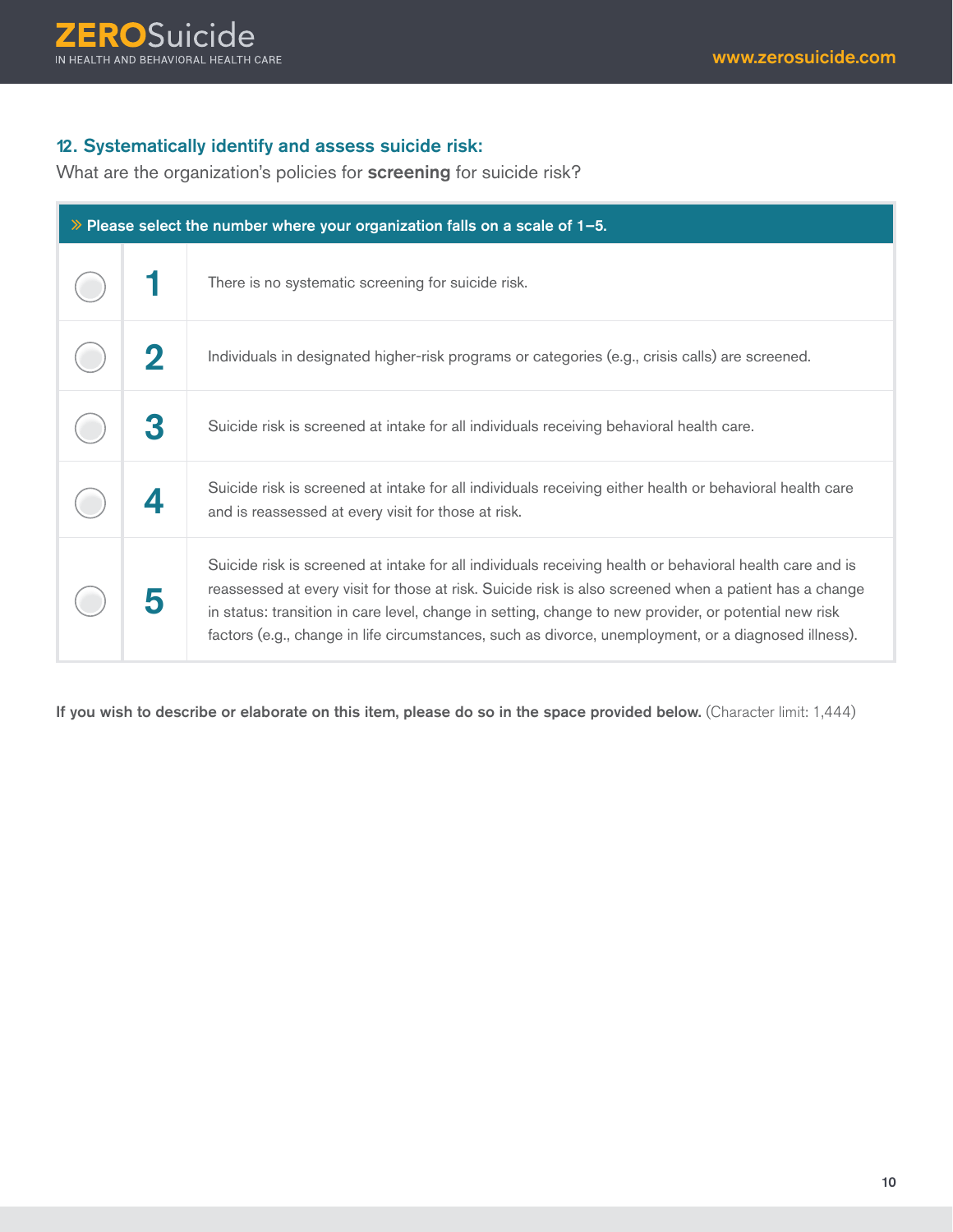#### **13**. Systematically identify and assess suicide risk:

How does the organization screen for suicide risk in the people it serves?

| $\lambda$ Please select the number where your organization falls on a scale of 1-5. |                                                                                                                       |  |
|-------------------------------------------------------------------------------------|-----------------------------------------------------------------------------------------------------------------------|--|
|                                                                                     | The organization relies on the clinical judgment of its staff regarding suicide risk.                                 |  |
|                                                                                     | The organization developed its own suicide screening tool but not all staff are required to use it.                   |  |
|                                                                                     | The organization developed its own suicide screening tool that all staff are required to use.                         |  |
|                                                                                     | The organization uses a validated screening tool that all staff are required to use.                                  |  |
|                                                                                     | The organization uses a validated screening tool and staff receive training on its use and are required<br>to use it. |  |

If a suicidality screening tool is used, the screener used:

□ PHQ-9 □ PHQ-3 □ Columbia Suicide Severity Rating-Scale (C-SSRS)

 $\Box$  National Suicide Prevention Lifeline Risk Assessment Standards  $\Box$  Other tool (please name):

If you wish to describe or elaborate on any item, please do so in the space provided below. (Character limit: 1,416)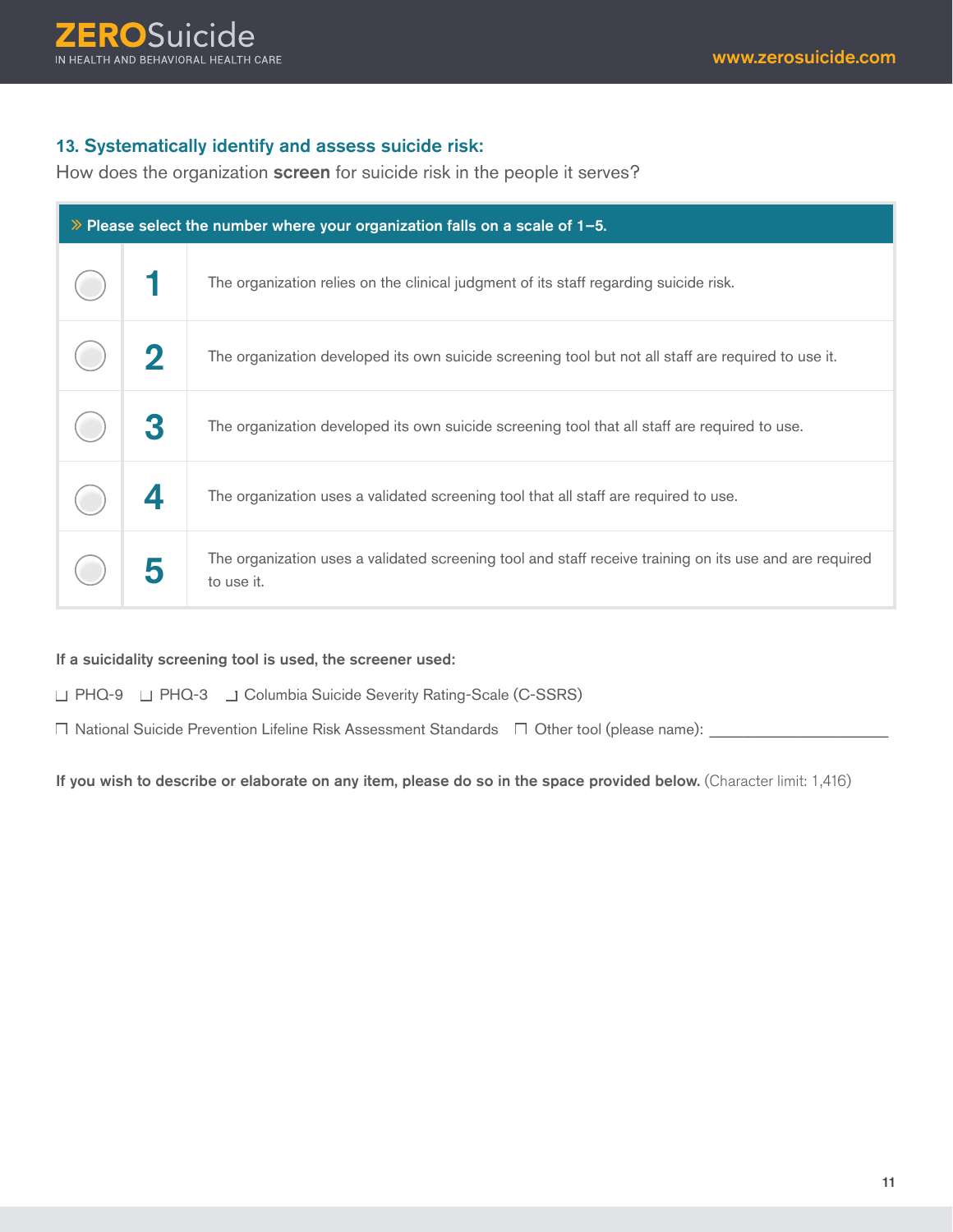### **14**. Systematically identify and assess suicide risk:

How does the organization **assess** suicide risk among those who screened positive?

| $\gg$ Please select the number where your organization falls on a scale of 1-5. |   |                                                                                                                                                                                                                                                                                                                                                               |
|---------------------------------------------------------------------------------|---|---------------------------------------------------------------------------------------------------------------------------------------------------------------------------------------------------------------------------------------------------------------------------------------------------------------------------------------------------------------|
|                                                                                 |   | The policy is to send clients who have screened positive for suicide to the emergency department<br>for clearance AND/OR there is no routine procedure for risk assessments that follow the use of a<br>suicide screen.                                                                                                                                       |
|                                                                                 | 2 | Risk assessment is required after screening, but the process or tool used is up to the judgment of<br>individual clinicians AND/OR only psychiatrists can do risk assessments.                                                                                                                                                                                |
|                                                                                 |   | Providers conducting risk assessments use a standardized risk assessment tool, which may have<br>been developed in-house. All patients who screen positive for suicide have a risk assessment.<br>Suicide risk assessments are documented in the medical records.                                                                                             |
|                                                                                 |   | All individuals with risk identified, either at intake screening or at any other point during care, are<br>assessed by clinicians who use validated instruments or established protocols and who have<br>received training. Assessment includes both risk and protective factors.                                                                             |
|                                                                                 |   | A suicide risk assessment is completed using a validated instrument and/or established protocol that<br>includes assessment of both risk and protective factors and risk formulation. Staff receive training<br>on risk assessment tool and approach. Risk is reassessed and integrated into treatment sessions for<br>every visit for individuals with risk. |

If you wish to describe or elaborate on this item, please do so in the space provided below. (Character limit: 1,440)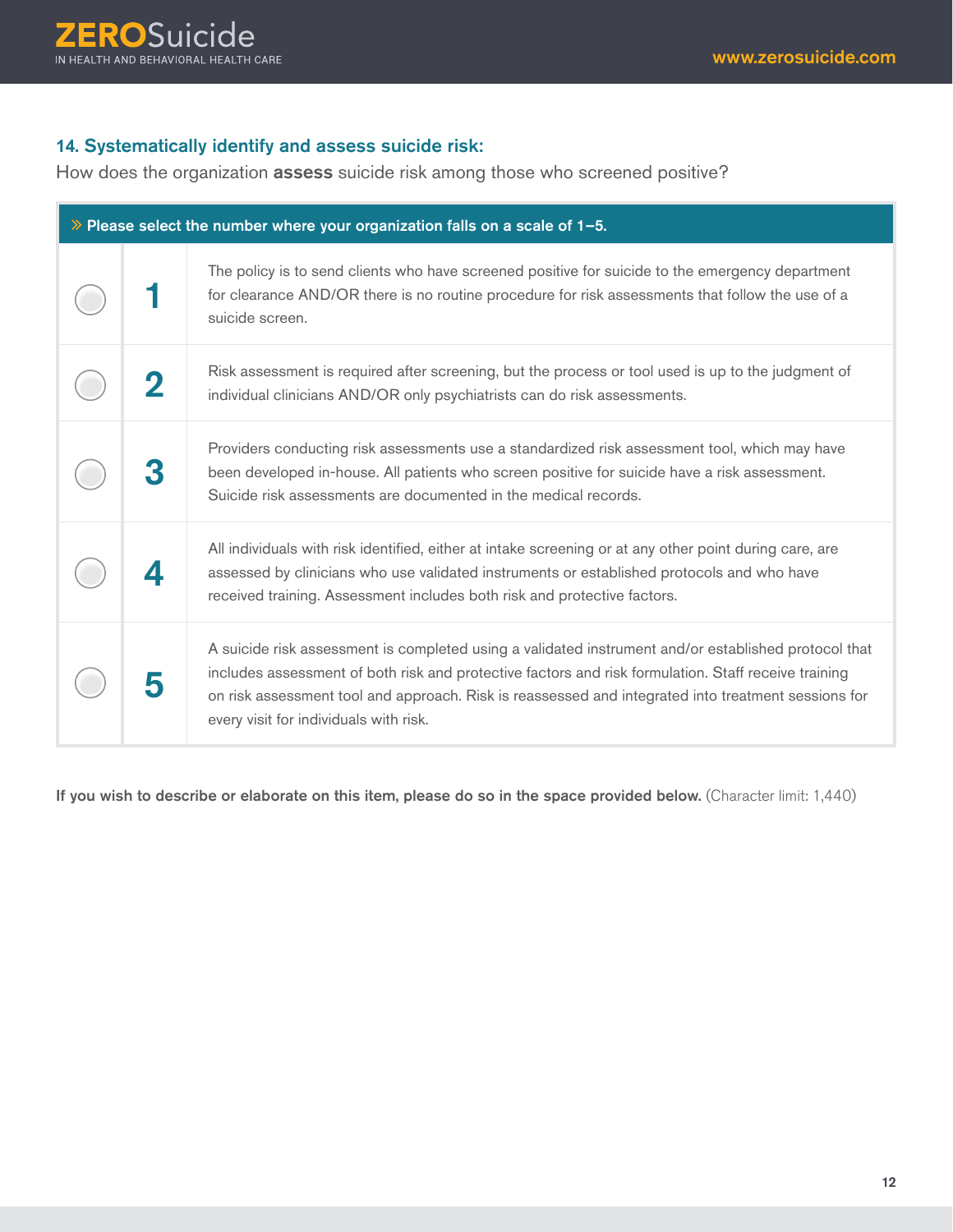# **15**. Ensure every person has a suicide care management plan (pathway to care):

Which best describes the organization's approach to caring for and tracking people at risk for suicide?

A suicide care management plan should include the following:

- Screening
- Assessment and risk formulation
- Safety planning
- Lethal means restriction
- Evidence-based treatment
- Supportive contacts with patients who don't show for appointments and during care transitions

| $\gg$ Please select the number where your organization falls on a scale of 1-5. |   |                                                                                                                                                                                                                                                                                                                                                                                                                                                                                                                                                                        |
|---------------------------------------------------------------------------------|---|------------------------------------------------------------------------------------------------------------------------------------------------------------------------------------------------------------------------------------------------------------------------------------------------------------------------------------------------------------------------------------------------------------------------------------------------------------------------------------------------------------------------------------------------------------------------|
|                                                                                 |   | Providers use best judgment in the care of individuals with suicidal thoughts or behaviors and seek<br>consultation if needed. There is no formal guidance related to care for individuals at risk for suicide.                                                                                                                                                                                                                                                                                                                                                        |
|                                                                                 | 2 | When suicide risk is detected, the care plan is limited to screening and referral to a senior clinician.                                                                                                                                                                                                                                                                                                                                                                                                                                                               |
|                                                                                 |   | All providers are expected to provide care to those at risk for suicide. The organization has guidance<br>for care management for individuals at different risk levels, including frequency of contact, care<br>planning, and safety planning.                                                                                                                                                                                                                                                                                                                         |
|                                                                                 |   | Electronic or paper health records are enhanced to embed all suicide care management components<br>listed above. Providers have clear protocols or policies for care management for individuals with<br>suicidal thoughts or behaviors, and information sharing and collaboration among all relevant<br>providers are documented. Staff receive guidance on and clearly understand the organization's<br>suicide care management approach.                                                                                                                             |
|                                                                                 |   | Individuals at risk for suicide are placed on a suicide care management plan. The organization has<br>a consistent approach to suicide care management, which is embedded in the electronic health<br>records and reflects all of the suicide care management components listed above. Protocols for<br>putting someone on and taking someone off a care management plan are clear. Staff hold regular<br>case conferences about patients who remain on suicide care management plans beyond a certain<br>time frame, which is established by the implementation team. |

If you wish to describe or elaborate on this item, please do so in the space provided below. (Character limit: 702)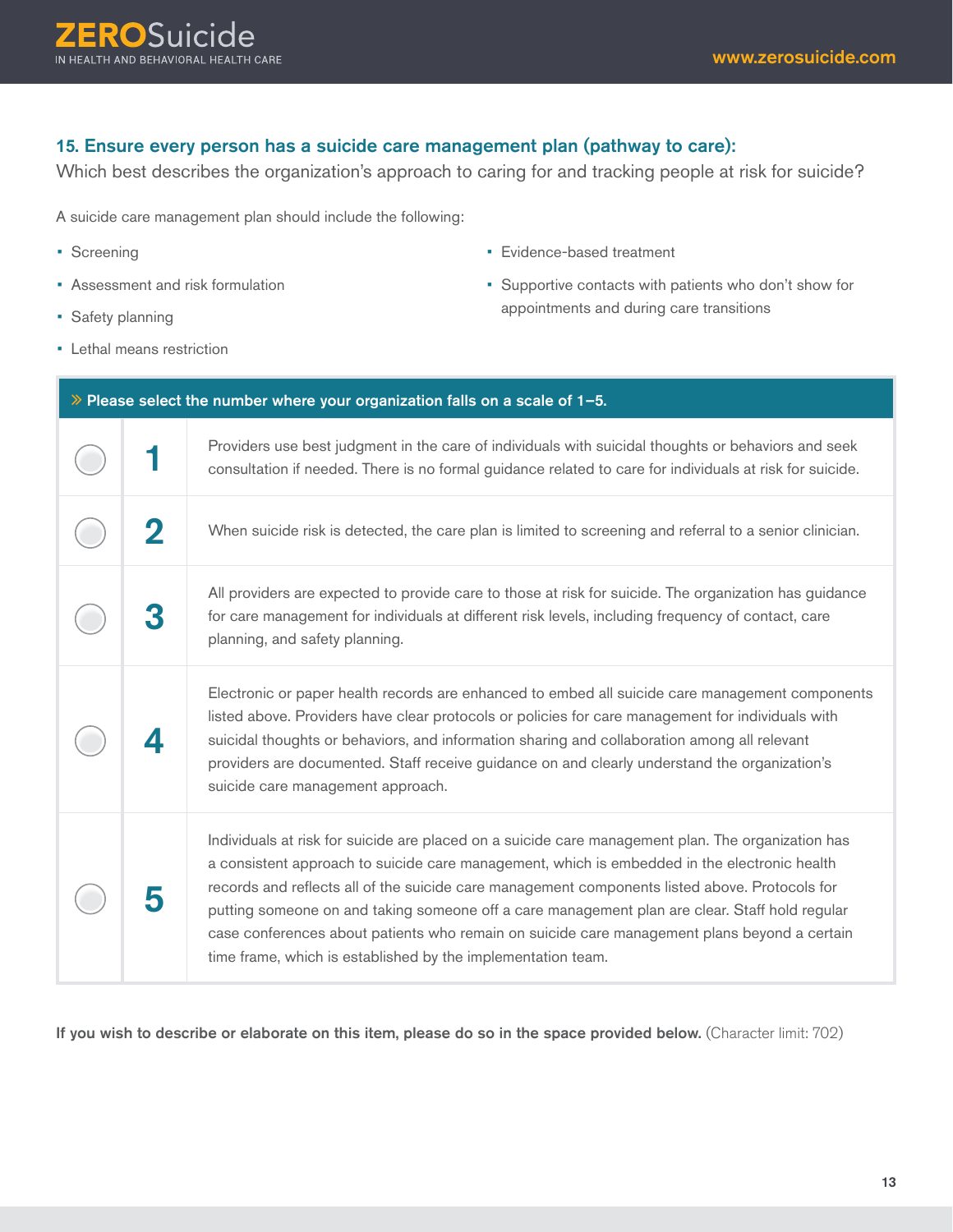# **16**. Collaborative safety planning:

What is the organization's approach to collaborative safety planning when an individual is at risk for suicide?

| $\gg$ Please select the number where your organization falls on a scale of 1-5. |  |                                                                                                                                                                                                                                                                                                                                                                                                                                                                                                                                  |
|---------------------------------------------------------------------------------|--|----------------------------------------------------------------------------------------------------------------------------------------------------------------------------------------------------------------------------------------------------------------------------------------------------------------------------------------------------------------------------------------------------------------------------------------------------------------------------------------------------------------------------------|
|                                                                                 |  | Safety planning is neither systematically used by nor expected of staff.                                                                                                                                                                                                                                                                                                                                                                                                                                                         |
|                                                                                 |  | Safety plans are expected for all individuals with elevated risk, but there is no formal guidance or<br>policy around content. There is no standardized safety plan or documentation template. Plan quality<br>varies across providers.                                                                                                                                                                                                                                                                                          |
|                                                                                 |  | Safety plans are developed for all individuals at elevated risk. Safety plans rely on formal supports or<br>contact (e.g., call provider, call helpline). Safety plans do not incorporate individualization, such as an<br>individual's strengths and natural supports. Plan quality varies across providers.                                                                                                                                                                                                                    |
|                                                                                 |  | Safety plans are developed for all individuals at elevated risk and must include risks and triggers and<br>concrete coping strategies. The safety plan is shared with the individual's partner or family members<br>(with consent). All staff use the same safety plan template and receive training in how to create a<br>collaborative safety plan.                                                                                                                                                                            |
|                                                                                 |  | A safety plan is developed on the same day as the patient is assessed positive for suicide risk. The<br>safety plan is shared with the individual's partner or family members (with consent). The safety plan<br>identifies risks and triggers and provides concrete coping strategies, prioritized from most natural to<br>most formal or restrictive. Other clinicians involved in care or transitions are aware of the safety plan.<br>Safety plans are reviewed and modified as needed at every visit with a person at risk. |

Please indicate whether or not the organization uses the Stanley/Brown safety plan template:  $\Box$  YES  $\Box$  NO If no, identify the safety planning tool or approach the organization uses:

How frequently is the safety plan reviewed with the individual?

If you wish to describe or elaborate on this item, please do so in the space provided below. (Character limit: 851)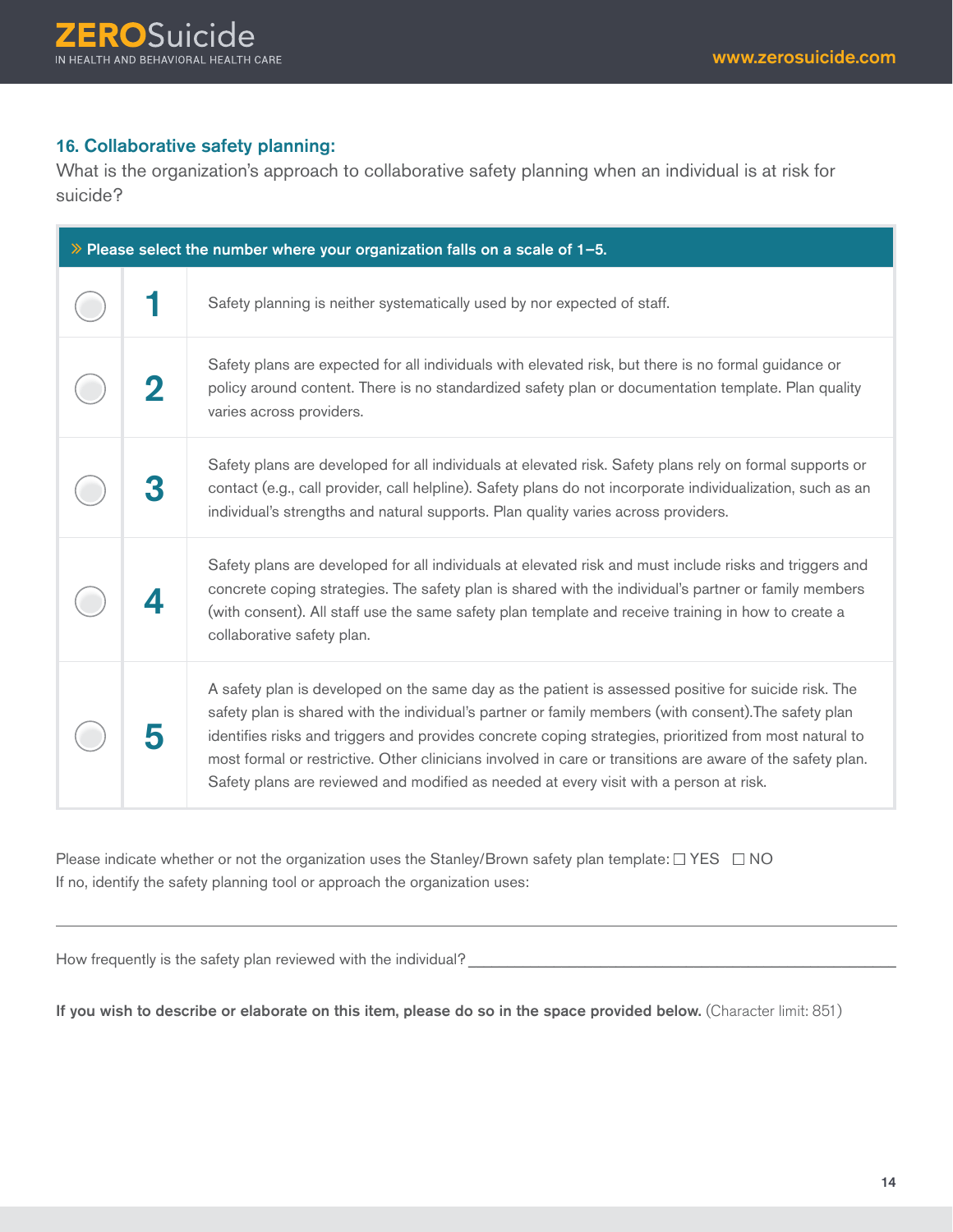# **17**. Collaborative restriction of access to lethal means:

What is the organization's approach to lethal means reduction?

| $\gg$ Please select the number where your organization falls on a scale of 1-5. |  |                                                                                                                                                                                                                                                                                                                                                                                                   |
|---------------------------------------------------------------------------------|--|---------------------------------------------------------------------------------------------------------------------------------------------------------------------------------------------------------------------------------------------------------------------------------------------------------------------------------------------------------------------------------------------------|
|                                                                                 |  | Means restriction discussions and who to ask about lethal means are up to individual clinician's<br>clinical judgment. Means restriction counseling is rarely documented.                                                                                                                                                                                                                         |
|                                                                                 |  | Means restriction is expected to be included on safety plans for all patients identified as at risk for<br>suicide. Steps to restrict means are up to the individual clinician's judgment. The organization does<br>not provide any training on counseling on access to lethal means.                                                                                                             |
|                                                                                 |  | Means restriction is expected to be included on all safety plans. The organization provides training<br>on counseling on access to lethal means. Steps to restrict means are up to the individual clinician's<br>judgment. Family or significant others may or may not be involved in reducing access to lethal means.                                                                            |
|                                                                                 |  | Means restriction is expected to be included on all safety plans, and families are included in means<br>restriction planning. The organization provides training on counseling on access to lethal means. The<br>organization sets policies regarding the minimum actions for restriction of access to means.                                                                                     |
|                                                                                 |  | Means restriction is expected to be included on all safety plans. Contacting family to confirm removal<br>of lethal means is the required, standard practice. The organization provides training on counseling<br>on access to lethal means. Policies support these practices. Means restriction recommendations and<br>plans are reviewed regularly while the individual is at an elevated risk. |

If you wish to describe or elaborate on this item, please do so in the space provided below. (Character limit: 1,062)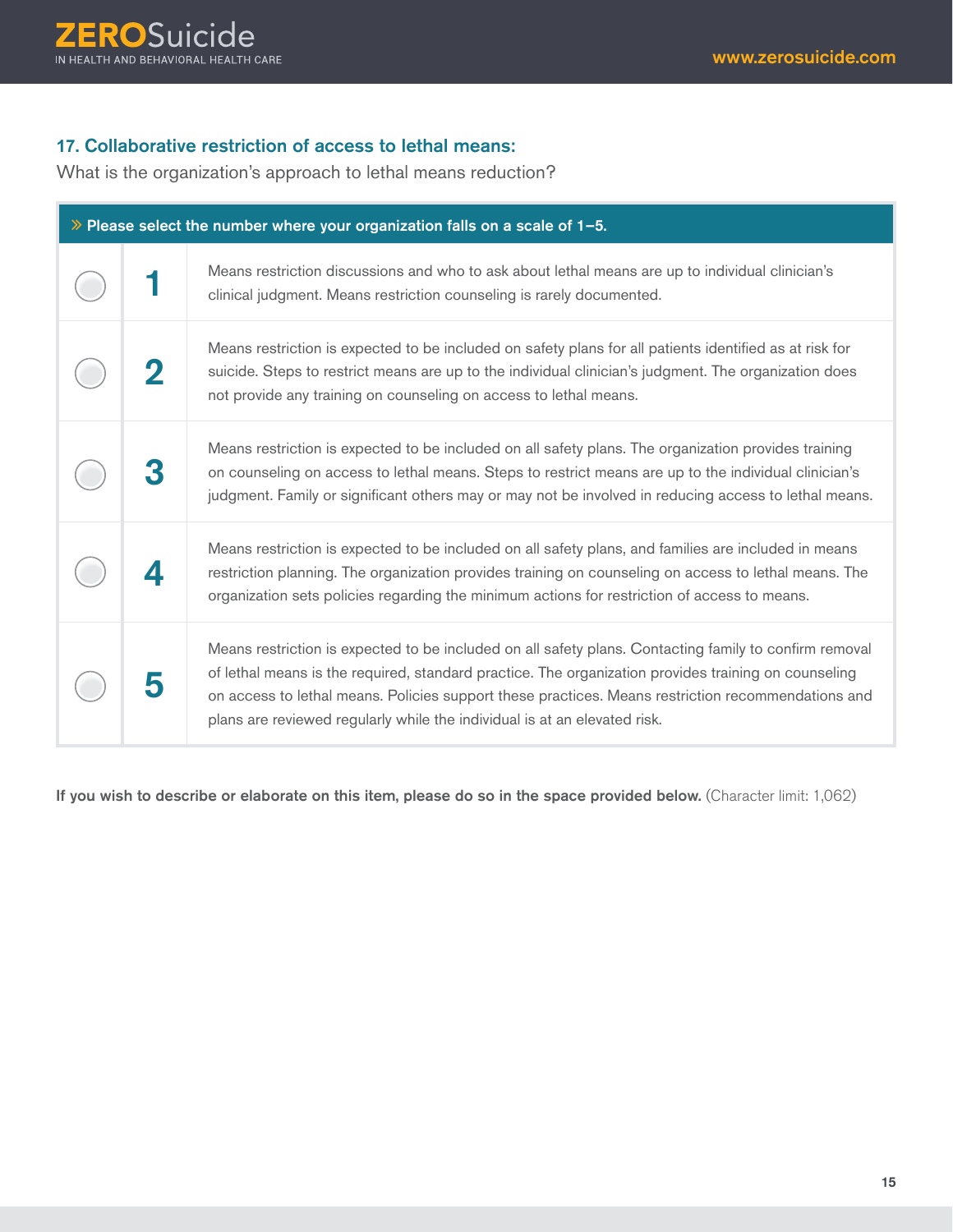# **18**. Use effective, evidence-based treatments that directly target suicidal thoughts and behaviors:

What is the organization's approach to treatment of suicidal thoughts and behaviors?

| $\gg$ Please select the number where your organization falls on a scale of 1-5. |   |                                                                                                                                                                                                                                                                                                                                                                                                                    |
|---------------------------------------------------------------------------------|---|--------------------------------------------------------------------------------------------------------------------------------------------------------------------------------------------------------------------------------------------------------------------------------------------------------------------------------------------------------------------------------------------------------------------|
|                                                                                 |   | Clinicians rely on experience and best judgment in risk management and treatment for all mental<br>health disorders. The organization does not use a formal model of treatment for those at risk for<br>suicide.                                                                                                                                                                                                   |
|                                                                                 | 2 | The organization may use evidence-based treatments for some psychological disorders, but it does<br>not use evidence-based treatments that specifically target suicide.                                                                                                                                                                                                                                            |
|                                                                                 |   | Some clinical staff have received specific training in treating suicidal thoughts and behaviors and<br>may use this in their practices.                                                                                                                                                                                                                                                                            |
|                                                                                 |   | Individuals with suicide risk receive empirically-supported treatment specifically for suicide (CAMS,<br>CBT-SP or DBT) in addition to evidence-based treatments for other mental health issues. The<br>organization regularly provides all staff with access to competency-based training in empirically<br>supported treatments targeting suicidal thoughts.                                                     |
|                                                                                 |   | The organization has invested in evidence-based treatments for suicide care (CAMS, CBT-SP or<br>DBT), with designated staff receiving training in these models. The organization has a model for<br>sustaining staff training. The organization offers additional treatment modalities for those chronically<br>or continuously screening at high risk for suicide, such as DBT groups or attempt survivor groups. |

#### Please indicate if clinicians in the organization receive formal training in a specific suicide treatment model:

- □ CAMS (Collaborative Assessment and Management of Suicidality)
- □ CBT-SP (Cognitive Behavioral Therapy for Suicide Prevention)
- **DBT** (Dialectical Behavior Therapy)

If you wish to describe or elaborate on this item, please do so in the space provided below. (Character limit: 1,057)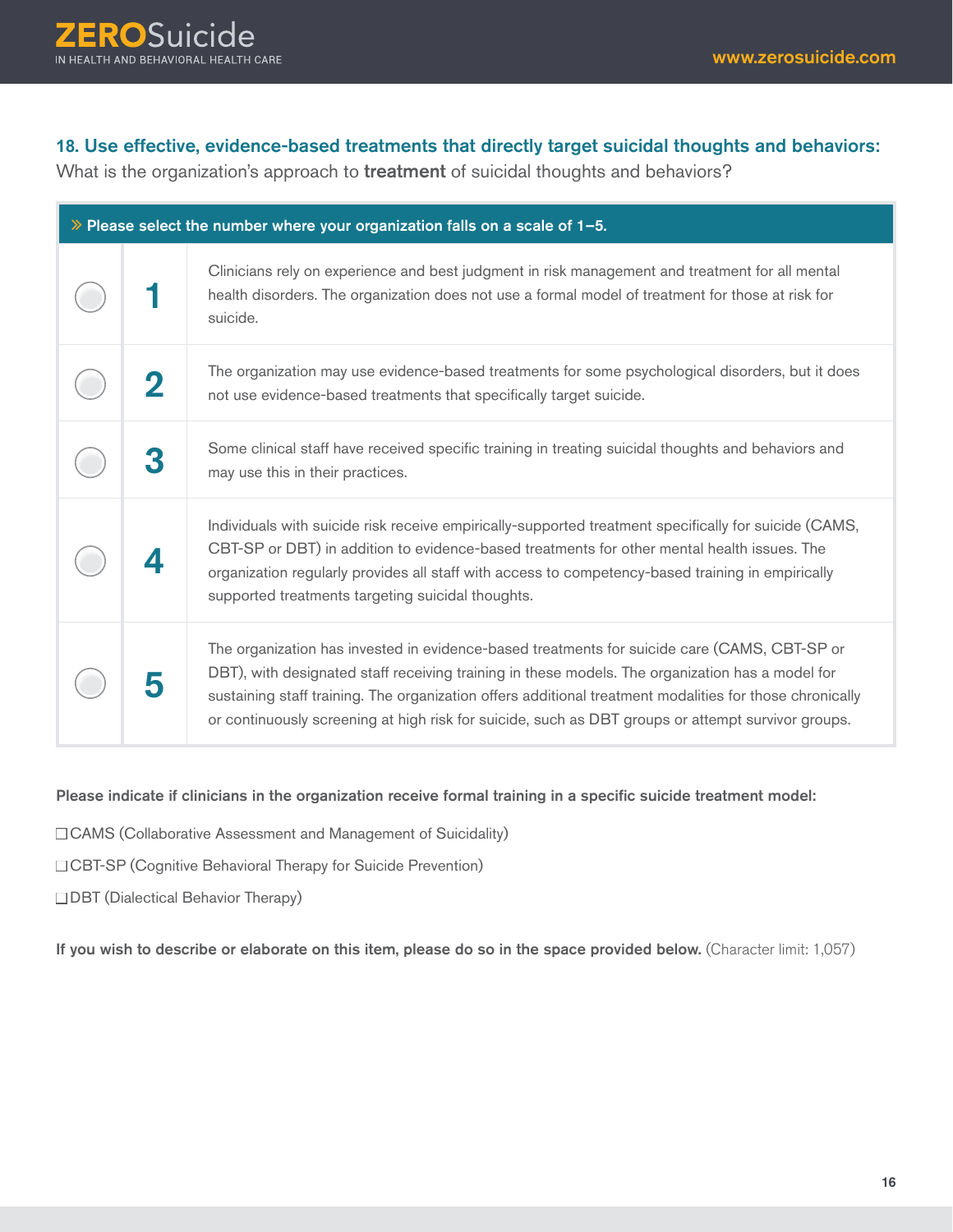# **19**. Provide continuous contact and support:

What is the organization's approach to engaging hard-to-reach individuals or those who are at risk and don't show for appointments?

| $\gg$ Please select the number where your organization falls on a scale of 1-5. |  |                                                                                                                                                                                                                                                                                                                                                                                                                                                                                                                                                                                         |
|---------------------------------------------------------------------------------|--|-----------------------------------------------------------------------------------------------------------------------------------------------------------------------------------------------------------------------------------------------------------------------------------------------------------------------------------------------------------------------------------------------------------------------------------------------------------------------------------------------------------------------------------------------------------------------------------------|
|                                                                                 |  | There are no guidelines specific to reaching those at elevated suicide risk who don't show for<br>scheduled appointments.                                                                                                                                                                                                                                                                                                                                                                                                                                                               |
|                                                                                 |  | The organization requires documentation by the clinician of those individuals who have elevated<br>suicide risk and don't show for an appointment, but the parameters and methods are up to individual<br>clinician's judgment.                                                                                                                                                                                                                                                                                                                                                         |
|                                                                                 |  | Follow-up for individuals with suicide risk who don't show for appointments includes active outreach,<br>such as phone calls to the individual or his or her family members, until contact is made and the<br>individual's safety is ascertained.                                                                                                                                                                                                                                                                                                                                       |
|                                                                                 |  | Follow-up for individuals with suicide risk who don't show for appointments includes active outreach,<br>such as phone calls to the individual or his or her family members, until contact is made and the<br>individual's safety is ascertained. Organizational protocols are in place that address follow-up after<br>no-shows. Training for staff supports improving engagement efforts.                                                                                                                                                                                             |
|                                                                                 |  | The organization may have an established memorandum of understanding with an outside agency<br>to conduct follow-up calls. Follow-up and supportive contact for individuals on suicide care<br>management plans are systematically tracked in electronic health records. Follow-up for high-<br>risk individuals includes documented contact with the person within eight hours of the missed<br>appointment. The organization has approaches, such as peer supports, peer-run crisis respite, home<br>visits, or drop-in appointments, to address the needs of hard-to-reach patients. |

If you wish to describe or elaborate on this item, please do so in the space provided below. (Character limit: 1,309)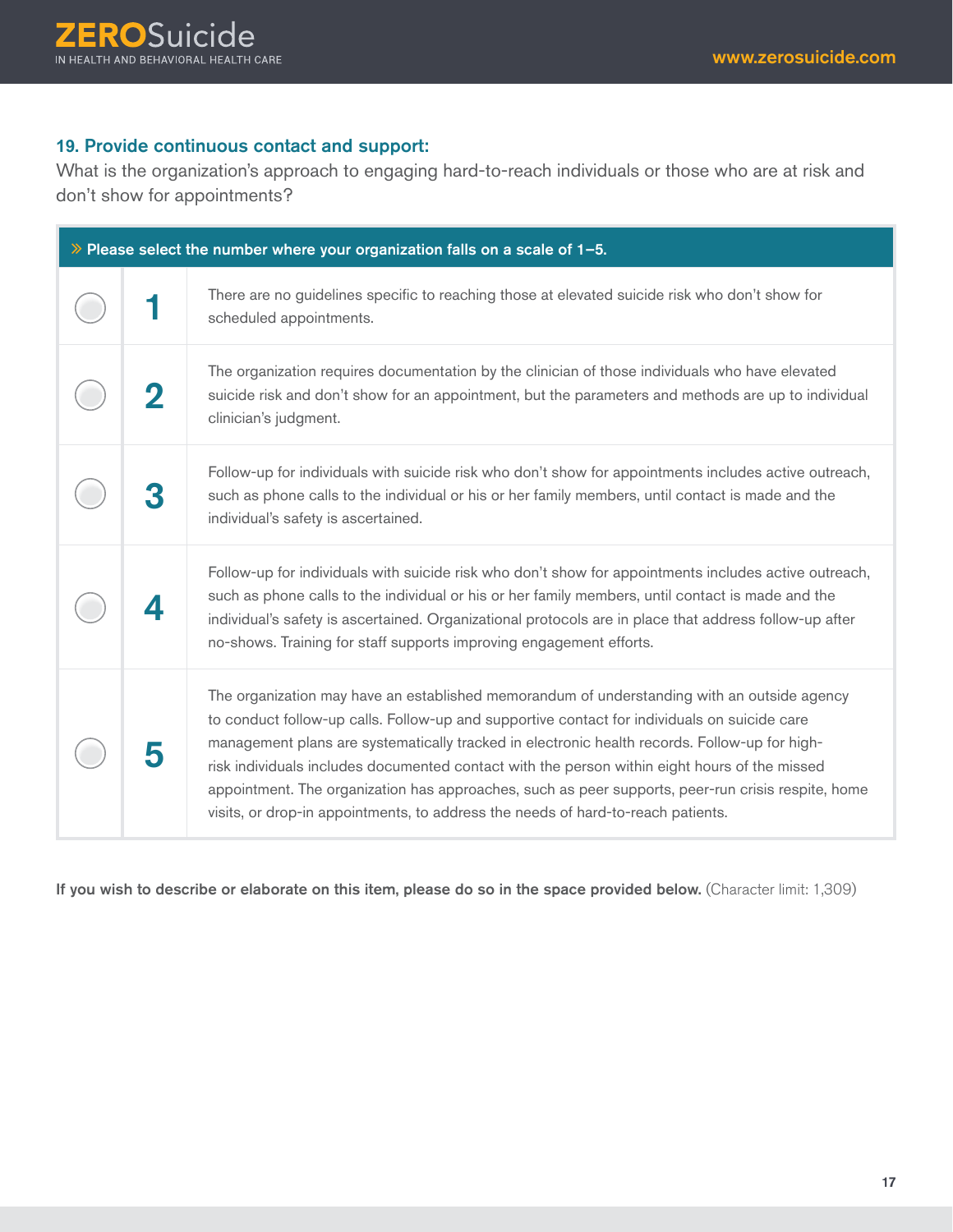# **20**. Provide continuous contact and support:

What is the organization's approach to following up on patients who have recently been discharged from acute care settings (e.g., emergency departments, inpatient psychiatric hospitals)?

| $\gg$ Please select the number where your organization falls on a scale of 1-5. |  |                                                                                                                                                                                                                                                                                                                                                                                                                                                                                                                                                   |
|---------------------------------------------------------------------------------|--|---------------------------------------------------------------------------------------------------------------------------------------------------------------------------------------------------------------------------------------------------------------------------------------------------------------------------------------------------------------------------------------------------------------------------------------------------------------------------------------------------------------------------------------------------|
|                                                                                 |  | There are no specific guidelines for contact of those at elevated suicide risk following discharge from<br>acute care settings.                                                                                                                                                                                                                                                                                                                                                                                                                   |
|                                                                                 |  | The organization requires follow-up for individuals with suicide risk, but the parameters and methods<br>are up to the individual clinician's judgment.                                                                                                                                                                                                                                                                                                                                                                                           |
|                                                                                 |  | Organizational guidelines are directed to the individual's level of risk and address one or more of the<br>following: follow-up after crisis contact, transition from an emergency department, or transition from<br>psychiatric hospitalization.                                                                                                                                                                                                                                                                                                 |
|                                                                                 |  | Organizational guidelines are directed to the individual's level of risk and address follow-up after<br>crisis contact, non-engagement in services, transition from an emergency department, or transition<br>from psychiatric hospitalization. Follow-up for high-risk individuals includes distance outreach, such<br>as letters, phone calls, or e-mails.                                                                                                                                                                                      |
|                                                                                 |  | Organizational guidelines are in place that address follow-up after crisis contact, no-shows,<br>transition from an emergency department, or transition from psychiatric hospitalization. Follow-up<br>for high-risk individuals includes in-person or virtual home or community visits when necessary.<br>Follow-up and supportive contact for individuals on suicide care management plans are tracked in<br>the electronic health record. Policies state that follow-up contact after discharge from acute settings<br>occurs within 24 hours. |

If you wish to describe or elaborate on this item, please do so in the space provided below. (Character limit: 1,309)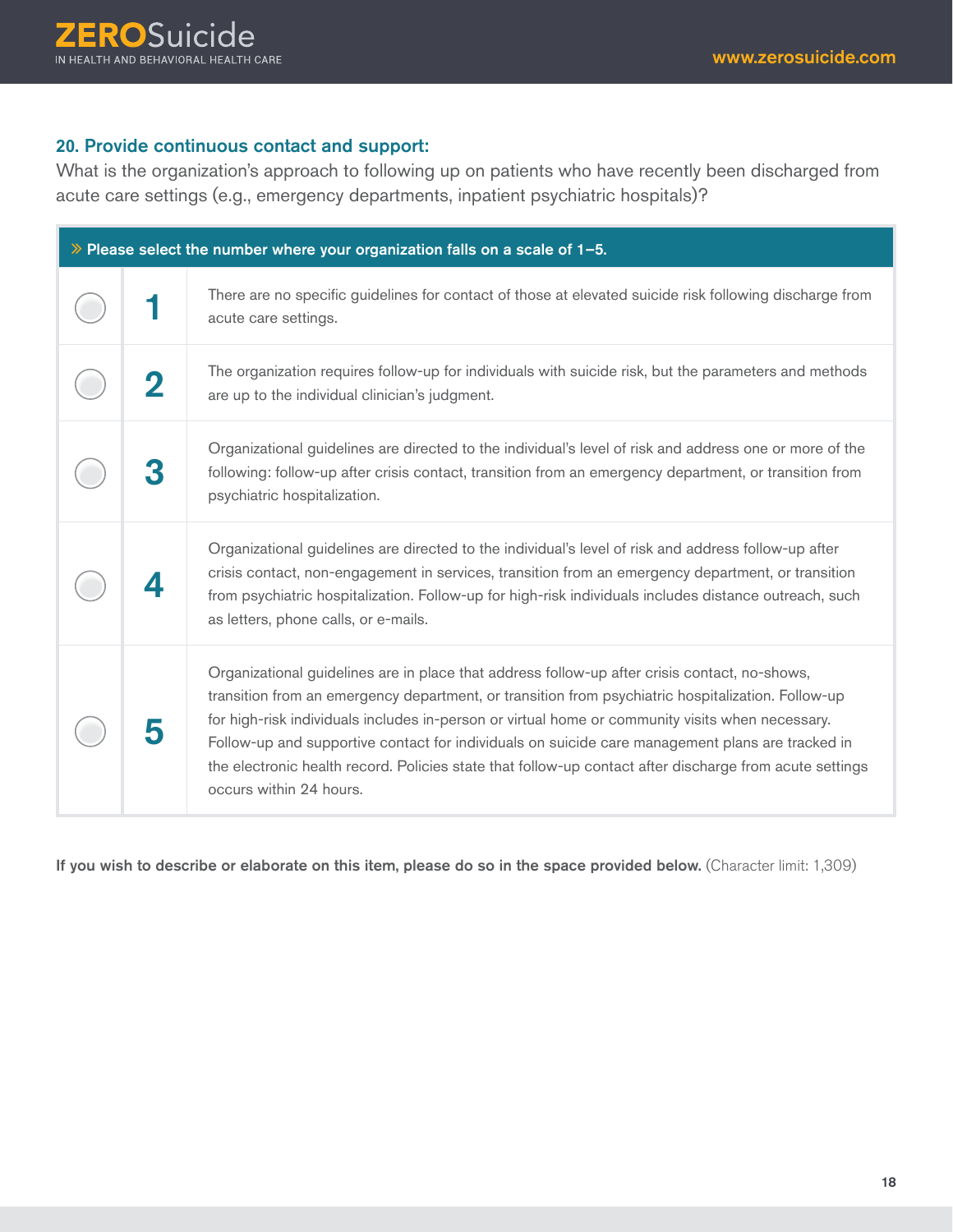# **21**. Apply a data-driven quality improvement approach:

What is the organization's approach to reviewing deaths for those enrolled in care?

| $\gg$ Please select the number where your organization falls on a scale of 1-5. |  |                                                                                                                                                                                                                                              |
|---------------------------------------------------------------------------------|--|----------------------------------------------------------------------------------------------------------------------------------------------------------------------------------------------------------------------------------------------|
|                                                                                 |  | At best, when a suicide or adverse event happens while the client is in treatment, a team meets to<br>discuss the case.                                                                                                                      |
|                                                                                 |  | Root cause analysis is conducted on all suicide deaths of people in care.                                                                                                                                                                    |
|                                                                                 |  | Data from all root cause analyses are routinely examined to look at trends and to make changes to<br>policies.                                                                                                                               |
|                                                                                 |  | Root cause analysis is conducted on all suicide deaths of people in care as well as for those up to<br>30 days past case closed. Policies and training are updated as a result.                                                              |
|                                                                                 |  | Root cause analysis is conducted on all suicide deaths of people in care as well as for those up to<br>6 months past case closed, and on all suicide attempts requiring medical attention. Policies and<br>training are updated as a result. |

If you wish to describe or elaborate on this item, please do so in the space provided below. (Character limit: 1,309)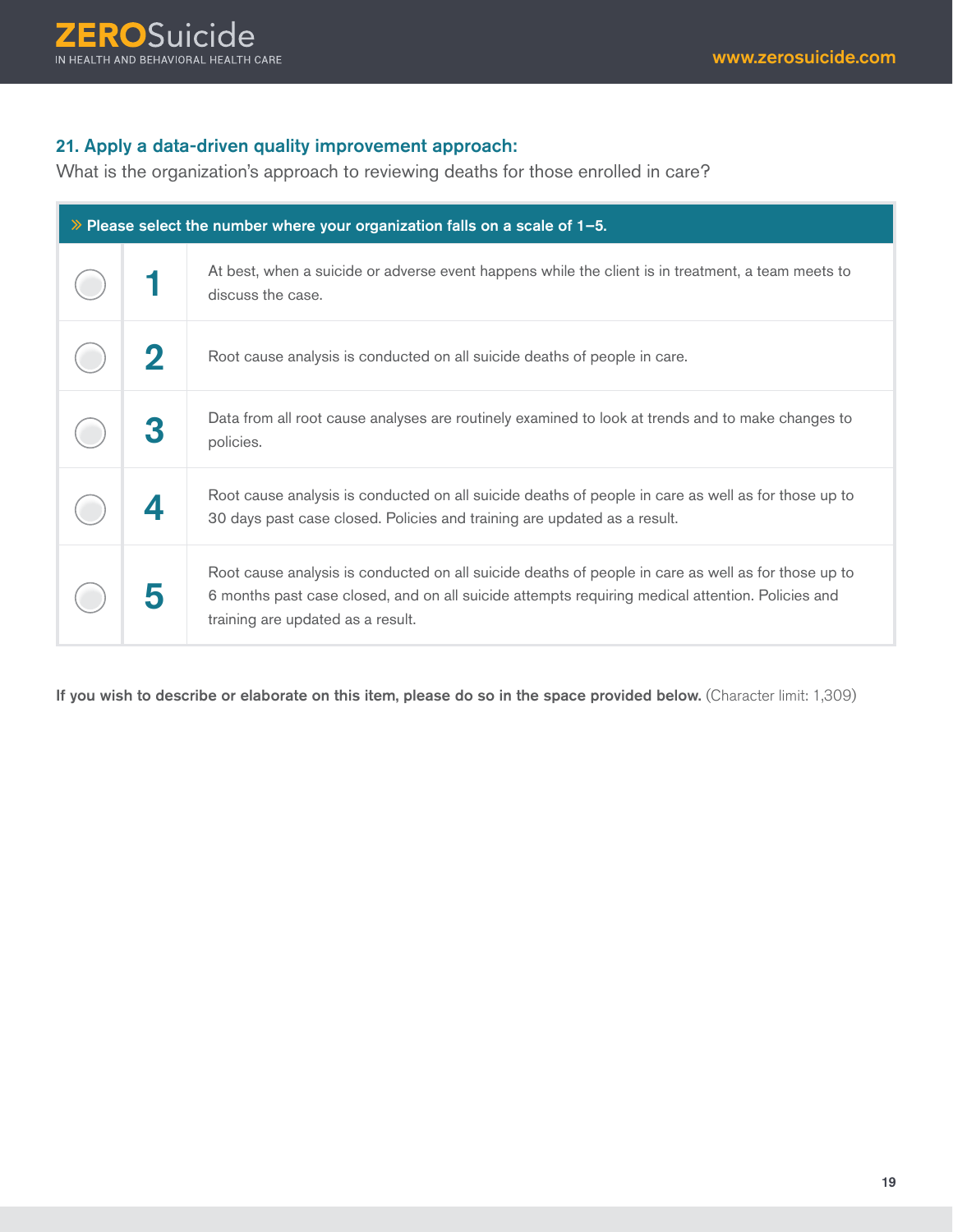#### **22**. Apply a data-driven quality improvement approach:

What is the organization's approach to measuring suicide deaths?

| $\gg$ Please select the number where your organization falls on a scale of 1-5. |  |                                                                                                                                                                                                                                                                                         |
|---------------------------------------------------------------------------------|--|-----------------------------------------------------------------------------------------------------------------------------------------------------------------------------------------------------------------------------------------------------------------------------------------|
|                                                                                 |  | The organization has no policy or process to measure suicide deaths for those enrolled in their care.                                                                                                                                                                                   |
|                                                                                 |  | The organization measures the number of deaths for those who are enrolled in care based primarily<br>on family report.                                                                                                                                                                  |
|                                                                                 |  | The organization has specific internal approaches to measuring and reporting on all suicide deaths<br>for enrolled clients as well as those up to 30 days past case closed. Deaths are confirmed through<br>coroner or medical examiner reports.                                        |
|                                                                                 |  | The organization annually crosswalks enrolled patients (e.g., from a claims database) against state<br>vital statistics data or other federal data to determine the number of deaths for those enrolled in care<br>up to 30 days past case closed.                                      |
|                                                                                 |  | The organization annually crosswalks enrolled patients (e.g., from a claims database) against state<br>vital statistics data to determine the number of deaths for those enrolled in care. The organization<br>tracks suicide deaths among clients for up to 6 months past case closed. |

If you wish to describe or elaborate on this item, please do so in the space provided below. (Character limit: 1,327)